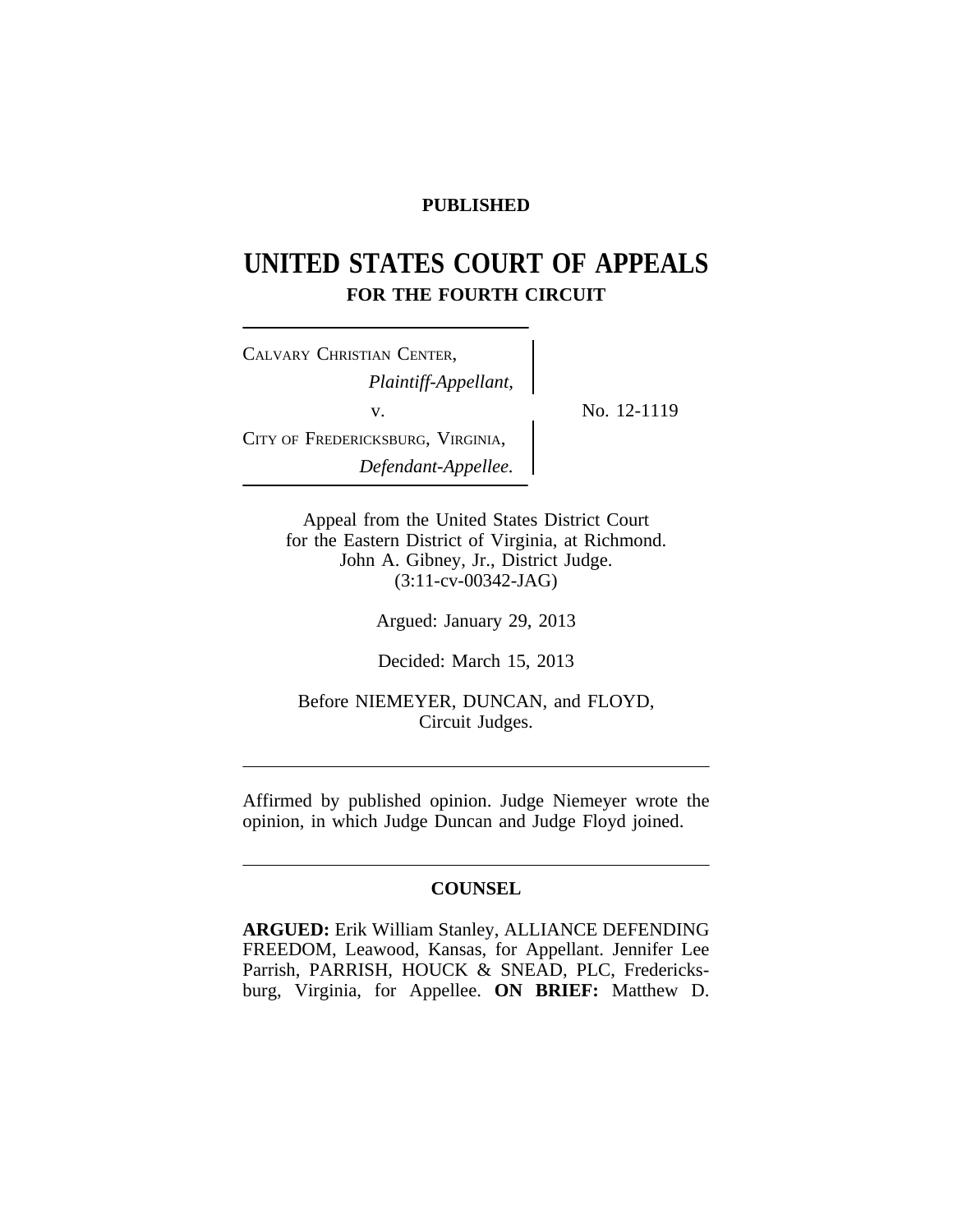Fender, MCGUIREWOODS, LLP, Richmond, Virginia, for Appellant.

### **OPINION**

NIEMEYER, Circuit Judge:

Challenging the district court's procedural rulings, Calvary Christian Center of Fredericksburg, Virginia, contends that the district court abused its discretion in denying its motion for leave to amend its complaint, which was filed after the court had dismissed its original complaint, and in denying its motion for reconsideration. It argues that the court erroneously failed to conduct an "analysis as to whether the proposed amendment [was] prejudicial, in bad faith, or would be futile" and to take a liberal approach to amendment, as required by Federal Rule of Civil Procedure 15.

In making its argument, however, Calvary fails to take account of the fact that it filed its motion to amend after its complaint had been dismissed, and there was simply no longer any complaint pending to amend. Calvary never made an effort to open or vacate the judgment under Rule 60(b), and we reject its argument that the district court should have construed its motion for reconsideration as a motion to vacate under Rule 60(b). Accordingly, we affirm.

I

Calvary Christian Center, which had been operating a before-school and after-school daycare program, sought to extend its program in 2010 to include a day school for emotionally and mentally disabled children. Its application to the City of Fredericksburg for the necessary special use permit was, however, rejected by the city council.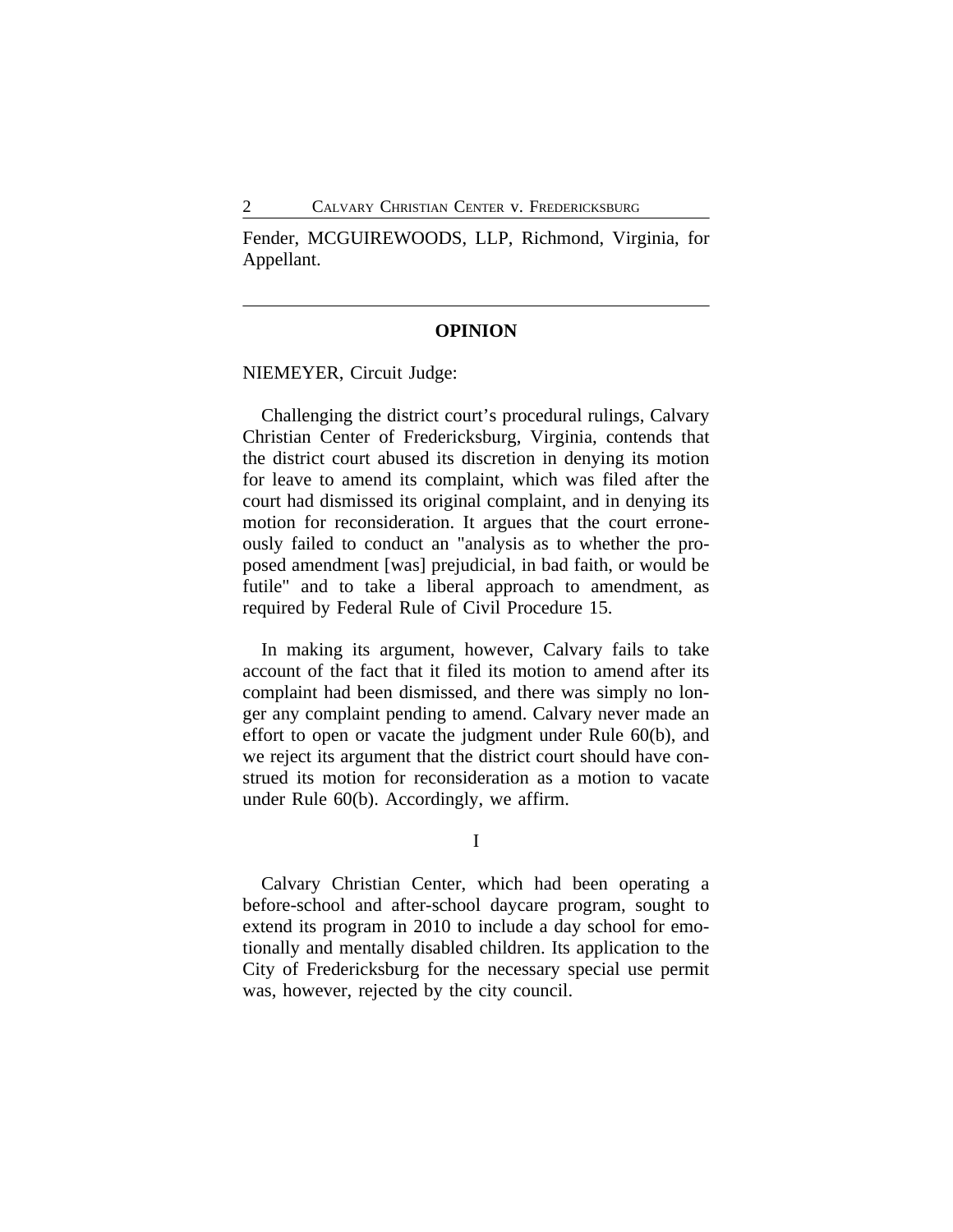Calvary thereafter filed a complaint against the City, alleging that the City's denial of the special use permit violated (1) the Americans With Disabilities Act; (2) the Rehabilitation Act; (3) the Religious Land Use and Institutionalized Persons Act; (4) the Free Exercise Clause of the First Amendment; and (5) the Free Speech Clause of the First Amendment.

The City filed a motion to dismiss the complaint for failure to state a claim, and, on November 21, 2011, the district court entered an order granting the motion. The court found that Calvary lacked standing to assert claims under the Americans with Disabilities Act and the Rehabilitation Act; that Calvary did not allege that operating the school amounted to a religious activity, which the court found was fatal to its claims under the Religious Land Use and Institutionalized Persons Act and Free Exercise Clause; and that Calvary's free speech claim was defective because operating the school was not expressive conduct, the City's zoning ordinance was content neutral, and the zoning regulations were neither vague nor overbroad. Calvary did not timely appeal the court's order of dismissal.

Rather than appeal, Calvary filed a "Motion for Leave to File Amended Complaint" on December 21, 2011. In its motion, it argued that its proposed amended complaint should be allowed under the well-established standards of Rule 15 *i.e.*, that the amended complaint was not futile, would not prejudice the City, and was offered in good faith. By order dated December 22, 2011, the court denied the motion for leave to amend, stating:

This matter is before the Court on the plaintiff's motion for leave to file an amended complaint. This case was dismissed on November 21, 2011.

A week later, on December 29, 2011, Calvary filed a "Motion for Reconsideration of Denial of Motion for Leave to File Amended Complaint or in the Alternative for an Extension of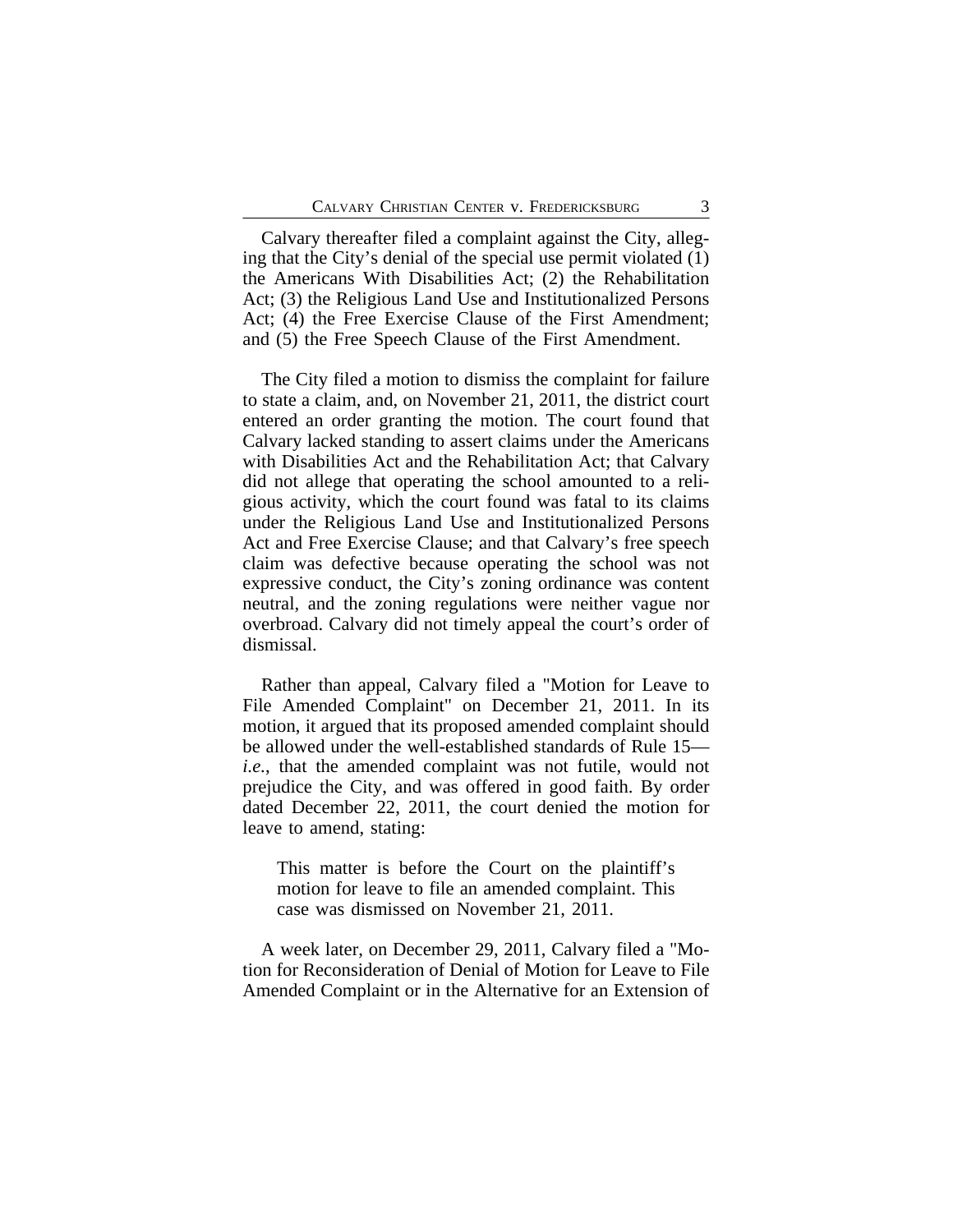Time to File Notice of Appeal." In the portion of the motion requesting reconsideration, Calvary urged the court to reconsider its December 22 order denying leave to amend because the original dismissal order "did not state that the Plaintiff could not seek leave to amend its Complaint to allege additional facts to support its claims." The court denied the motion for reconsideration by order dated December 29, 2011, and on January 18, 2012, after further briefing, denied Calvary's request for an extension of time to file a notice of appeal from the November 21, 2011 order of dismissal.

On January 19, 2012, Calvary filed this appeal as to (1) the November 21, 2011 order of dismissal; (2) the December 22, 2011 order denying Calvary's motion for leave to file an amended complaint; and (3) the December 29, 2011 order denying its motion for reconsideration. On the City's motion, we dismissed Calvary's appeal of the November 21 order, finding it untimely under Federal Rule of Appellate Procedure  $4(a)(1)(A)$ . Therefore, only the December 22 and December 29 orders are before us.

### II

Calvary contends that the district court "abused its discretion by denying [its December 21] motion for leave to amend without specifying any reason for the denial." It insists that the four-sentence order entered by the district court amounted to an abuse of discretion because the district court never conducted "its own independent analysis as to whether the proposed amendment [was] prejudicial, in bad faith, or would be futile."

While Calvary invokes the proper standards for deciding whether to grant a motion to amend a complaint under Rule 15, *see Foman v. Davis*, 371 U.S. 178, 182 (1962); *Laber v. Harvey*, 438 F.3d 404, 426-27 (4th Cir. 2006) (en banc), its argument fails to account for the fact that when the district court ruled on its motion, the complaint that Calvary sought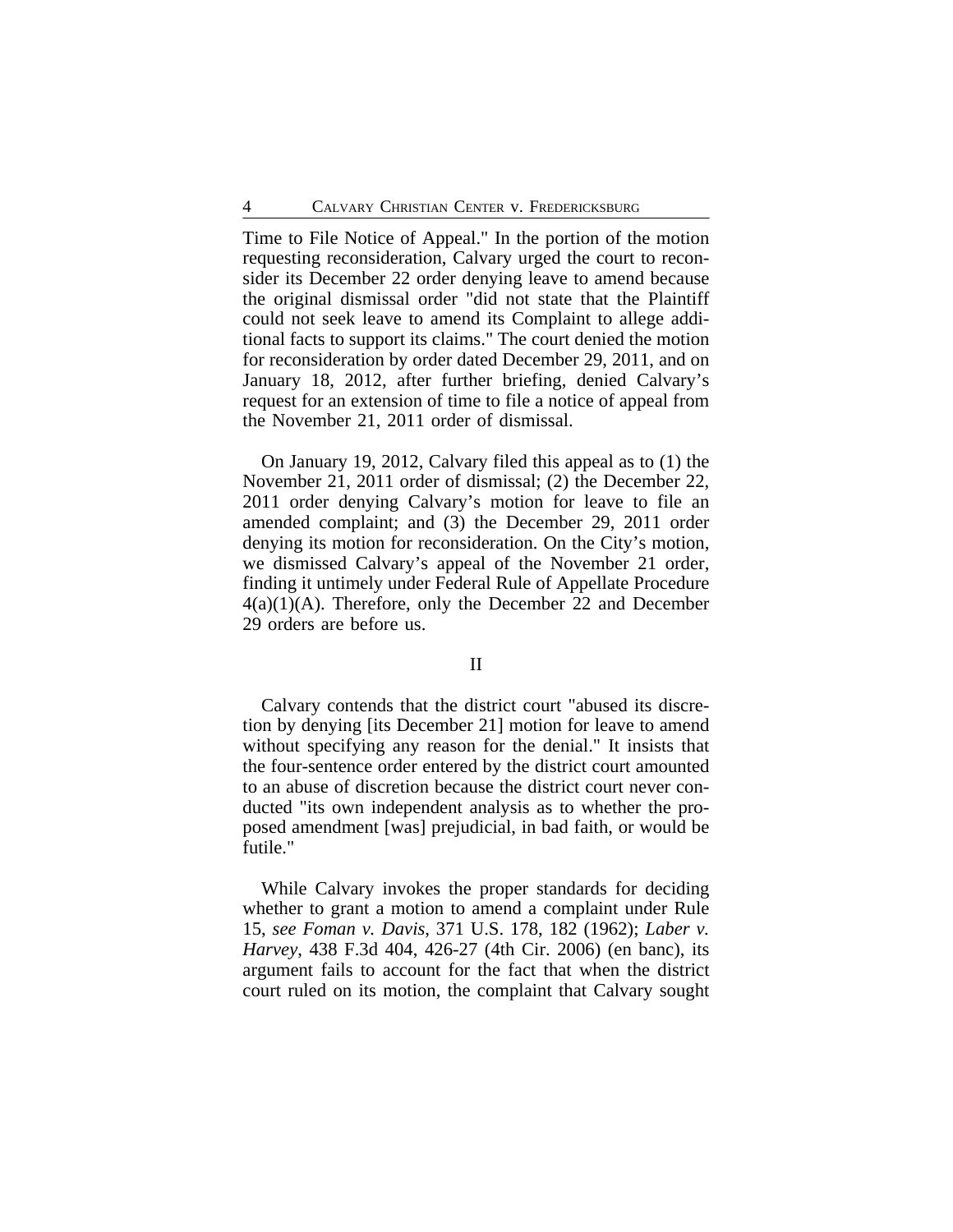to amend had already been dismissed and that the order of dismissal had become final and unappealable. The district court, in denying leave to amend, gave precisely this reason. Its order stated, "This matter is before the Court on the plaintiff's motion for leave to file an amended complaint. This case was dismissed on November 21, 2011."

We have repeatedly held that a motion to amend filed after a judgment of dismissal has been entered cannot be considered until the judgment is vacated. *See Laber*, 438 F.3d at 427 ("[T]he district court may not grant the post-judgment motion [to amend] unless the judgment is vacated pursuant to Rule 59(e) or [Rule] 60(b)"); *Mayfield v. NASCAR*, 674 F.3d 369, 378 (4th Cir. 2012) ("[T]he district court may not grant [a Rule 15(a)] motion unless the judgment is vacated pursuant to Rule 59(e) or Rule 60(b)" (alterations in original) (citation omitted)); *Katyle v. Penn Nat'l Gaming, Inc.*, 637 F.3d 462, 470 (4th Cir. 2011) (same). Because Calvary did not file a motion to vacate the district court's judgment of dismissal, we have no occasion to consider whether the district court correctly applied Rule 15 standards.

As an alternative argument, not raised below, Calvary maintains that even though it did not file a Rule 60(b) motion in the district court to vacate the earlier judgment of dismissal, the court should have "construed" its December 29 motion for reconsideration of the denial of its motion to amend as a Rule 60(b) motion, citing *In re Burnley*, 988 F.2d 1, 2-3 (4th Cir. 1992) (per curiam). Calvary's motion for reconsideration, however, never recognized that a judgment of dismissal had been entered, nor did it include a request that the court reopen or vacate it. Rather, the motion focused on why the court should have given it leave to amend its complaint. In short, Calvary never put the district court on notice that it was making a Rule 60(b) motion. To now suggest that the district court should have construed Calvary's motion for reconsideration as a Rule 60(b) motion to vacate implies that the court should have ignored the plain meaning of the words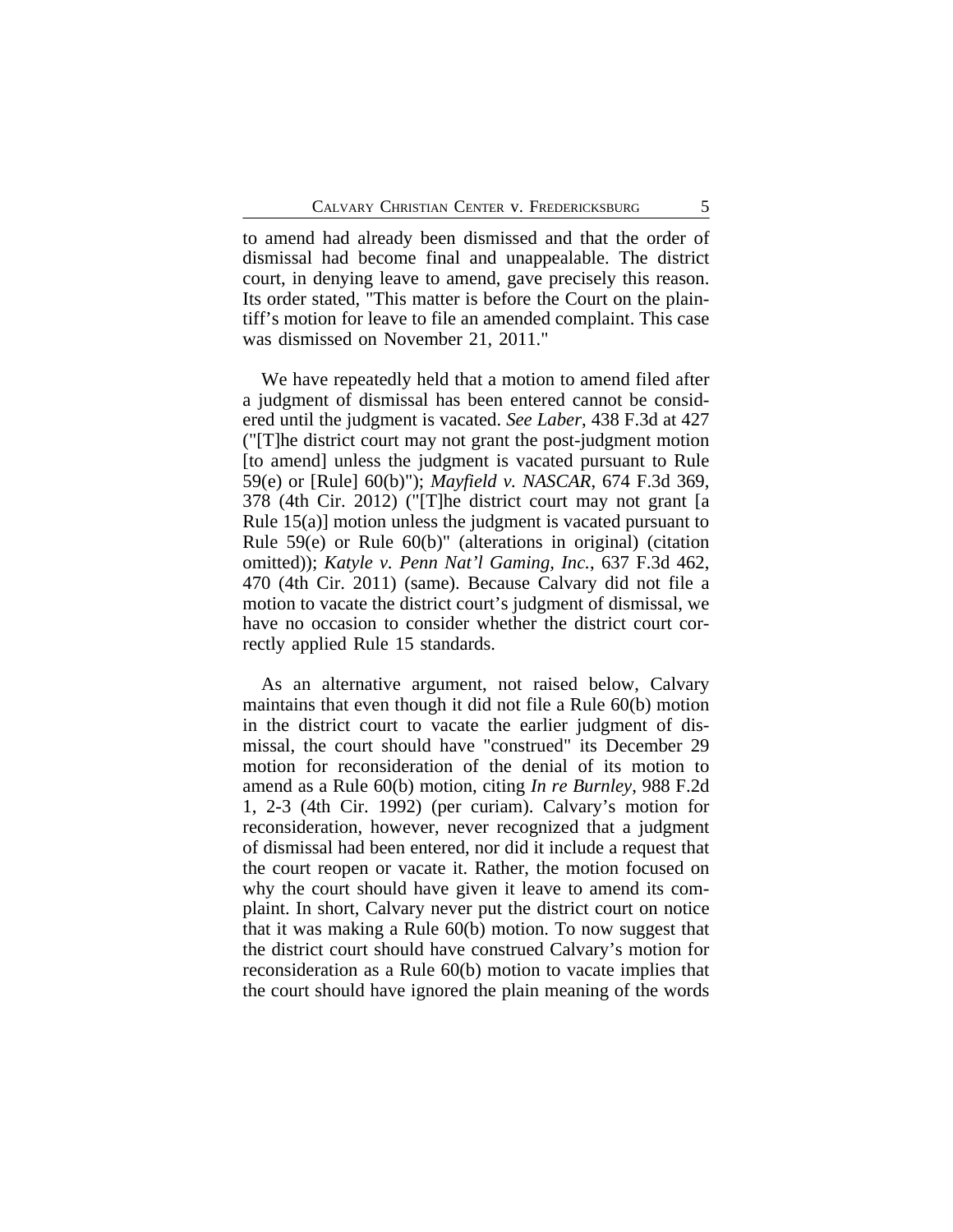in the motion and similarly should have, on its own, addressed the explicit requirements of Rule 60(b).

The Federal Rules of Civil Procedure cannot be so loosely invoked. Each Rule serves a procedural purpose that fits into the larger function of providing an orderly process to adjudicate actions. When, in an action, the plaintiff wishes to amend its complaint, Rule 15 governs the process. But when the action has been dismissed, there is no pending complaint to amend. To proceed with a different complaint than that filed originally, a plaintiff can either open the judgment under Rule 60 and then file a motion to amend or commence a new action. Calvary did neither. Rather, it filed a motion to amend a complaint that had already been dismissed by a final judgment without making any request to open the judgment and without giving any reason why the judgment should have been vacated.

For that reason, Calvary's reliance on *In re Burnley* is misplaced. There, the *pro se* plaintiff filed a post-judgment motion, which was "unnamed" and did not refer to any specific Rule. Because the motion asked the court "to give full consideration of uplifting its [prior final] ORDER," 988 F.2d at 2 n.3, we construed it as a Rule 60(b) motion to vacate. In doing so, we were guided by what was requested reconsideration of an earlier final order—and thus applied the Rule 60(b) standards; we did not undertake to reconstrue the language of the motion to be seeking some other unspecified relief, as Calvary does here. We concluded that "[n]owhere in the motion [did] Burnley set forth any grounds for granting the motion" under Rule 60(b) and therefore held that the district court did not abuse its discretion in denying the motion. *Id.* at 3.

Likewise here, if we consider the request made by the language of Calvary's motion for reconsideration, as well as its reasons for the request, we must conclude that Calvary neither recognized nor satisfied the requirements of Rule 60(b). To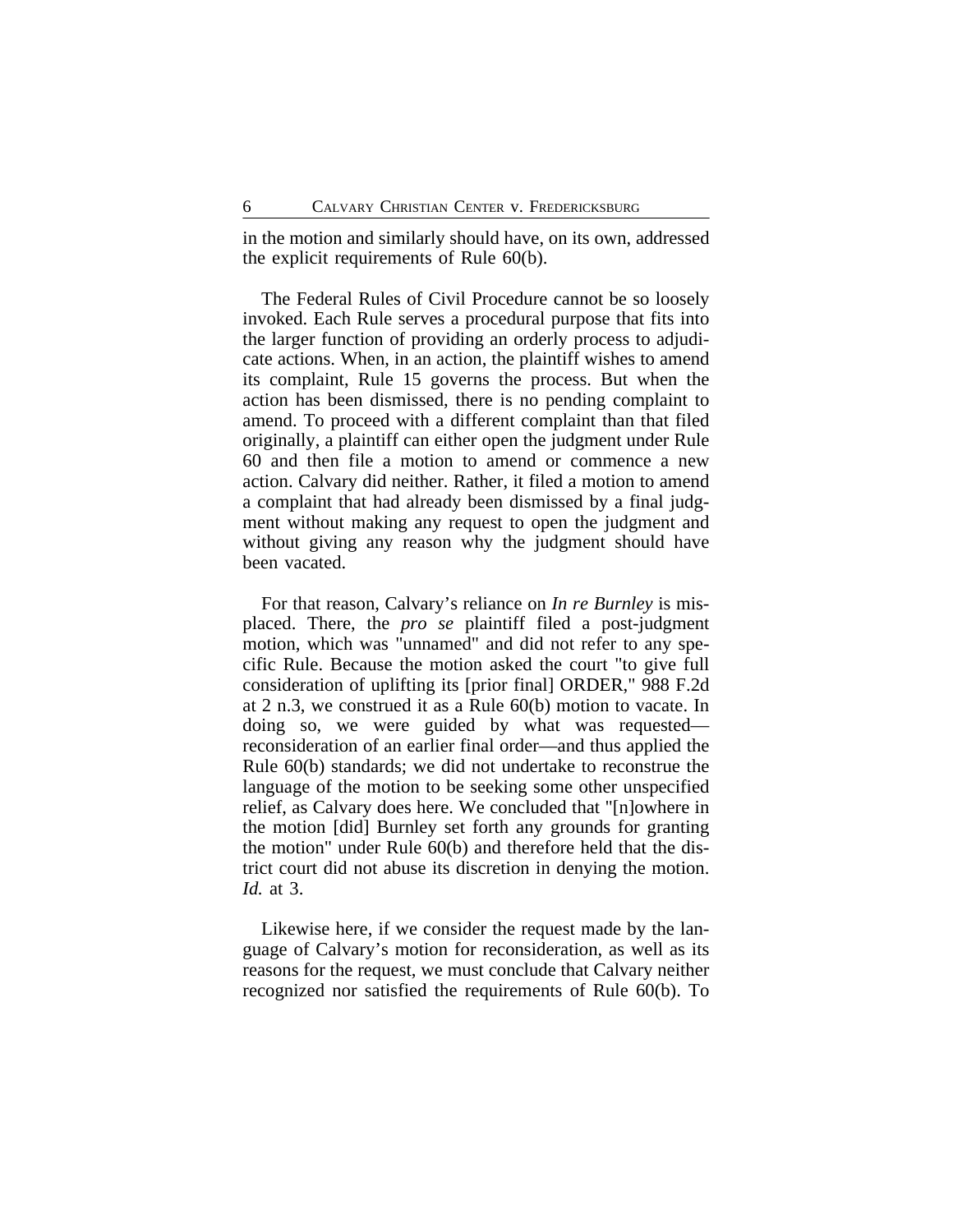conclude otherwise would require us to have the district court ignore the language of the motion for reconsideration and substitute for it some hypothetical language that would give reasons why the earlier judgment should be vacated. This would require district courts to litigate on behalf of the parties before them.

Finally, Calvary contends that we should follow our decision in *Katyle* and treat his Rule 15 motion to amend as a Rule 60(b) motion, even if it was not so labeled, because disposition of either motion would require application of the same standard. He concludes that because "Rule 15(a) and Rule 59(e) motions rise and fall together," we need only determine whether his Rule 15 motion "was proper." *See Katyle*, 637 F.3d at 471 ("To determine whether vacatur is warranted, however, the court need not concern itself with [Rule 59(e) or Rule 60(b)'s] legal standards. The court need only ask whether the amendment should be granted" under Rule 15 standards). Our language in *Katyle*, however, was addressed to a circumstance where the plaintiff *did* seek to set aside the judgment of dismissal and, at the same time, to file an amended complaint. After the district court entered an order dismissing the complaint under Rule 12(b)(6), the plaintiffs filed a "motion for reconsideration," in which they also requested permission to file a third amended complaint. *Id.* at 470. The district court refused to grant reconsideration of its dismissal order and allow the third amended complaint to be filed because any further amendment would be futile. We reviewed the district court's refusal to file an amended complaint under Rule 15 standards because the plaintiffs' motion for reconsideration presented the court with an opportunity to vacate its earlier dismissal order. But here, Calvary never filed a motion to reconsider the order of dismissal, nor did it, in its motion to amend, suggest that the district court should vacate its judgment of dismissal. In short, Calvary's circumstances are distinguishable from those in *Katyle*, and *Katyle* hardly provides it with any support.